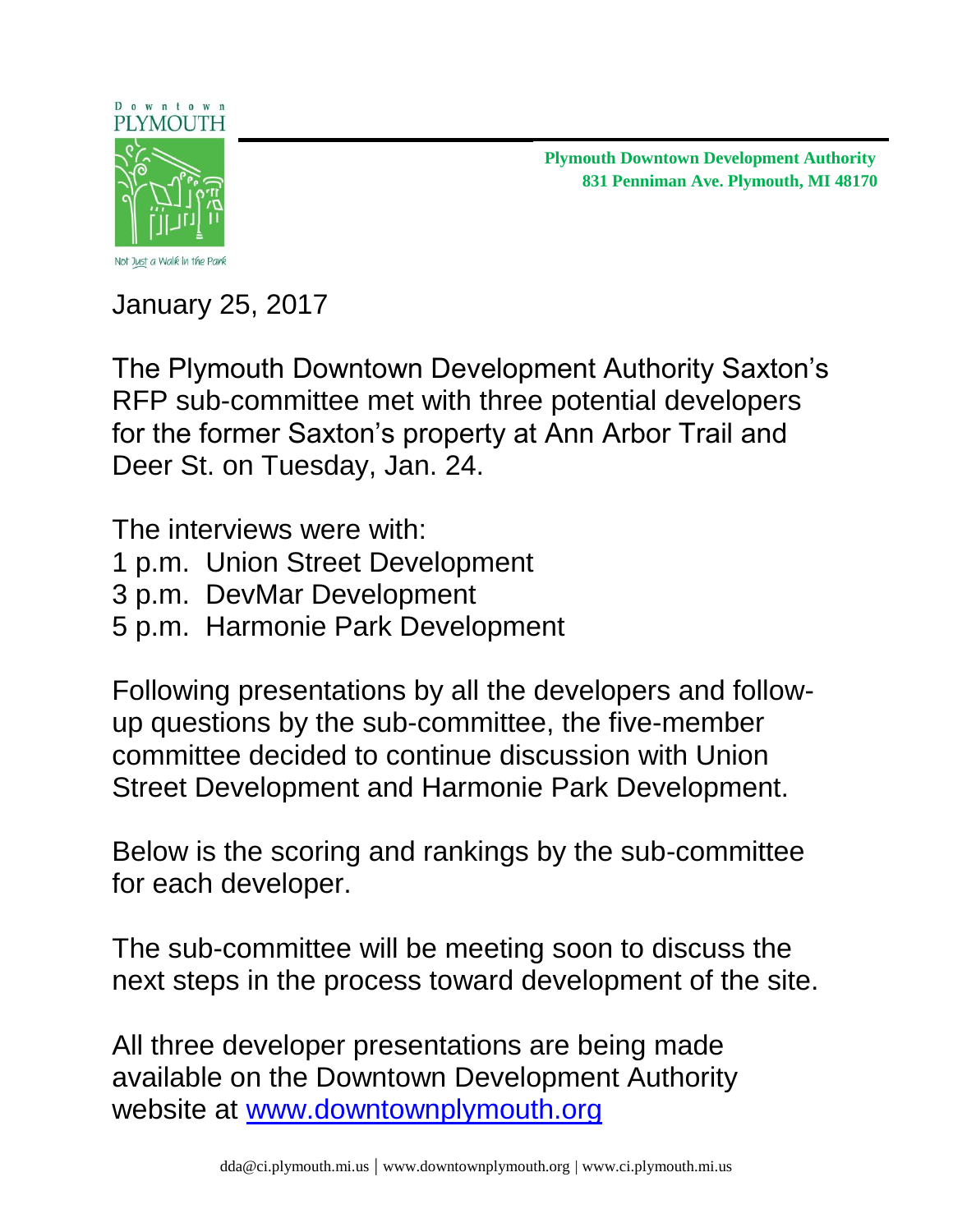# **Union Street Development ‐ Evaluation Form Rankings**

### *City of Plymouth*

| Question                                                                                                                    |              |      | <b>Ranking Scores of</b><br><b>Sub-Committee Members</b> |      |      |      | <b>Average Ranking by</b><br>Question |
|-----------------------------------------------------------------------------------------------------------------------------|--------------|------|----------------------------------------------------------|------|------|------|---------------------------------------|
|                                                                                                                             | $\mathbf{A}$ | B    | $\mathsf{C}$                                             | D    | E    |      |                                       |
| Q1. How the concept/vision achieves goals in RFP?                                                                           | 4            | 5    | 5                                                        | 5    | 5    | 24   | 4.80                                  |
| Q2. How the building is compatible with downtown, Kellogg<br>Park, historic structures, residential properties?             | 4            | 5    | 5                                                        | 5    | 5    | 24   | 4.80                                  |
| Q3. How will the concept energize the street, attract people<br>to downtown, be a gateway, catalyze additional development? | 4            | 5    | 5                                                        | 5    | 4    | 23   | 4.60                                  |
| Q4. Is project viable? Is concept flexible? Are modifications<br>possible?                                                  | 3            | 4    | 4                                                        | 4    | 4    | 19   | 3.80                                  |
| Q5. Most successful public/ private partnerships? Include<br>parking deck?                                                  | 3            | 3    | 4                                                        | 3    | 4    | 17   | 3.40                                  |
| Q6 Breadth of project team? Parking deck consultant?                                                                        | 4            | 4    | 5                                                        | 5    | 5    | 23   | 4.60                                  |
| Q7. Other projects with public engagement? Engagement<br>over requirements?                                                 | 3            | 4    | 5                                                        | 3    | 4    | 19   | 3.80                                  |
| Q8. How public/private partnership will work?                                                                               | 3            | 3    | 4                                                        | 4    | 3    | 17   | 3.40                                  |
| Total                                                                                                                       | 28           | 33   | 37                                                       | 34   | 34   | 33.2 | 4.15                                  |
| Average Ranking by Sub-Committee Member                                                                                     | 3.50         | 4.13 | 4.63                                                     | 4.25 | 4.25 |      | 4.15                                  |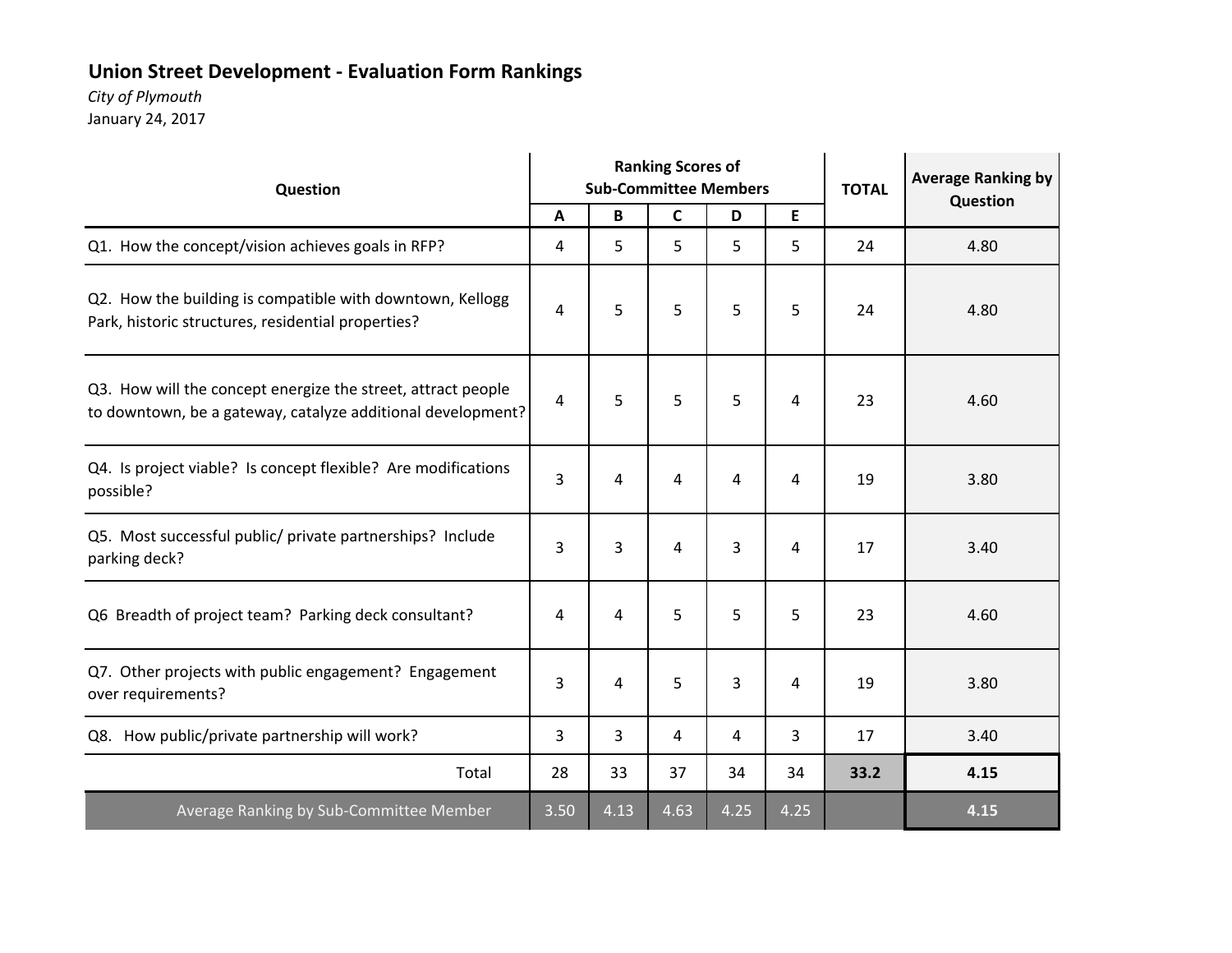# **DevMar Development ‐ Evaluation Form Rankings**

# *City of Plymouth*

| Question                                                                                                                    | <b>Ranking Scores of Sub-Committee</b><br><b>Members</b> |      |                |                |                | <b>TOTAL</b> | <b>Average Ranking by</b> |
|-----------------------------------------------------------------------------------------------------------------------------|----------------------------------------------------------|------|----------------|----------------|----------------|--------------|---------------------------|
|                                                                                                                             | A                                                        | В    | $\mathsf{C}$   | D              | E              |              | Question                  |
| Q1. How the concept/vision achieves goals in RFP?                                                                           | 3                                                        | 4    | $\overline{2}$ | 3              | 4              | 16           | 3.20                      |
| Q2. How the building is compatible with downtown, Kellogg<br>Park, historic structures, residential properties?             | 3                                                        | 4    | $\mathbf{1}$   | 3              | 3              | 14           | 2.80                      |
| Q3. How will the concept energize the street, attract people<br>to downtown, be a gateway, catalyze additional development? | 3                                                        | 4    | $\overline{2}$ | 3              | 4              | 16           | 3.20                      |
| Q4. Is project viable? Is concept flexible? Are modifications<br>possible?                                                  | 4                                                        | 4    | 3              | 3              | 5              | 19           | 3.80                      |
| Q5. Most successful public/ private partnerships? Include<br>parking deck?                                                  | 4                                                        | 4    | 3              | 4              | 4              | 19           | 3.80                      |
| Q6 Breadth of project team? Parking deck consultant?                                                                        | 3                                                        | 4    | $\overline{2}$ | $\overline{3}$ | 4              | 16           | 3.20                      |
| Q7. Other projects with public engagement? Engagement<br>over requirements?                                                 | 3                                                        | 3    | 3              | 3              | $\overline{2}$ | 14           | 2.80                      |
| Q8. How public/private partnership will work?                                                                               | 4                                                        | 3    | 3              | 3              | 5              | 18           | 3.60                      |
| Total                                                                                                                       | 27                                                       | 30   | 19             | 25             | 31             | 26.4         | 3.30                      |
| <b>Average Ranking by Sub-Committee Member</b>                                                                              | 3.38                                                     | 3.75 | 2.38           | 3.13           | 3.88           |              | 3.30                      |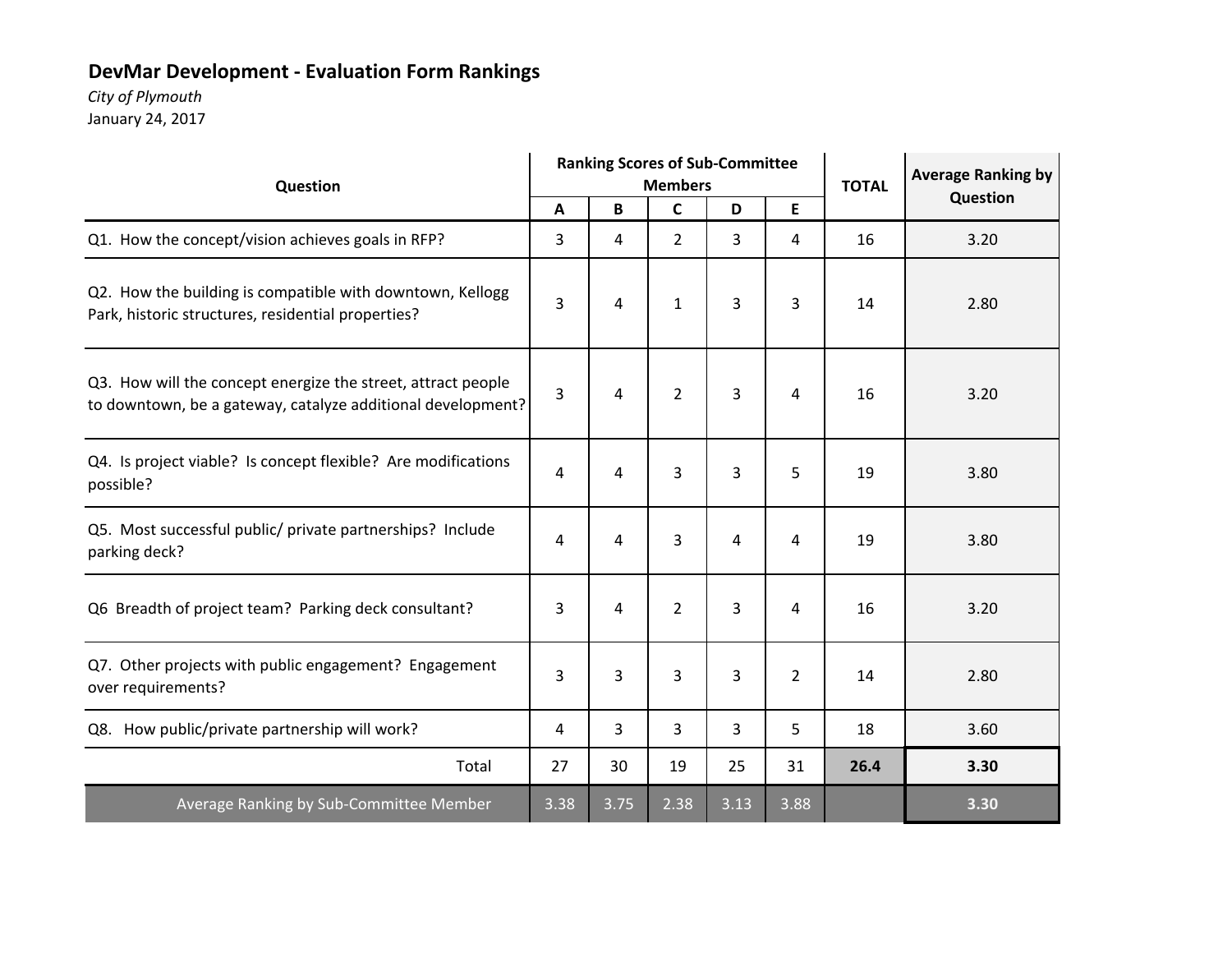# **Harmonie Park ‐ Evaluation Form Rankings**

### *City of Plymouth*

| <b>Ranking Scores of Sub-Committee</b><br><b>Members</b><br>Question                                                        |      |      | <b>TOTAL</b> |      | <b>Average Ranking by</b><br>Question |      |      |
|-----------------------------------------------------------------------------------------------------------------------------|------|------|--------------|------|---------------------------------------|------|------|
|                                                                                                                             | A    | B    | $\mathsf{C}$ | D    | E                                     |      |      |
| Q1. How the concept/vision achieves goals in RFP?                                                                           | 3    | 4    | 4.5          | 3    | 5                                     | 20   | 3.90 |
| Q2. How the building is compatible with downtown, Kellogg<br>Park, historic structures, residential properties?             | 4    | 4    | 4            | 3    | 4                                     | 19   | 3.80 |
| Q3. How will the concept energize the street, attract people<br>to downtown, be a gateway, catalyze additional development? | 4    | 4    | 5            | 5    | 5                                     | 23   | 4.60 |
| Q4. Is project viable? Is concept flexible? Are modifications<br>possible?                                                  | 5    | 4    | 3            | 4    | 5                                     | 21   | 4.20 |
| Q5. Most successful public/ private partnerships? Include<br>parking deck?                                                  | 5    | 5    | 5            | 5    | 5                                     | 25   | 5.00 |
| Q6 Breadth of project team? Parking deck consultant?                                                                        | 5    | 4    | 5            | 5    | 5                                     | 24   | 4.80 |
| Q7. Other projects with public engagement? Engagement<br>over requirements?                                                 | 5    | 4    | 5            | 3    | 5                                     | 22   | 4.40 |
| Q8. How public/private partnership will work?                                                                               | 5    | 4    | 4            | 4    | 5                                     | 22   | 4.40 |
| Total                                                                                                                       | 36   | 33   | 35.5         | 32   | 39                                    | 35.1 | 4.39 |
| Average Ranking by Sub-Committee Member                                                                                     | 4.50 | 4.13 | 4.44         | 4.00 | 4.88                                  |      | 4.39 |